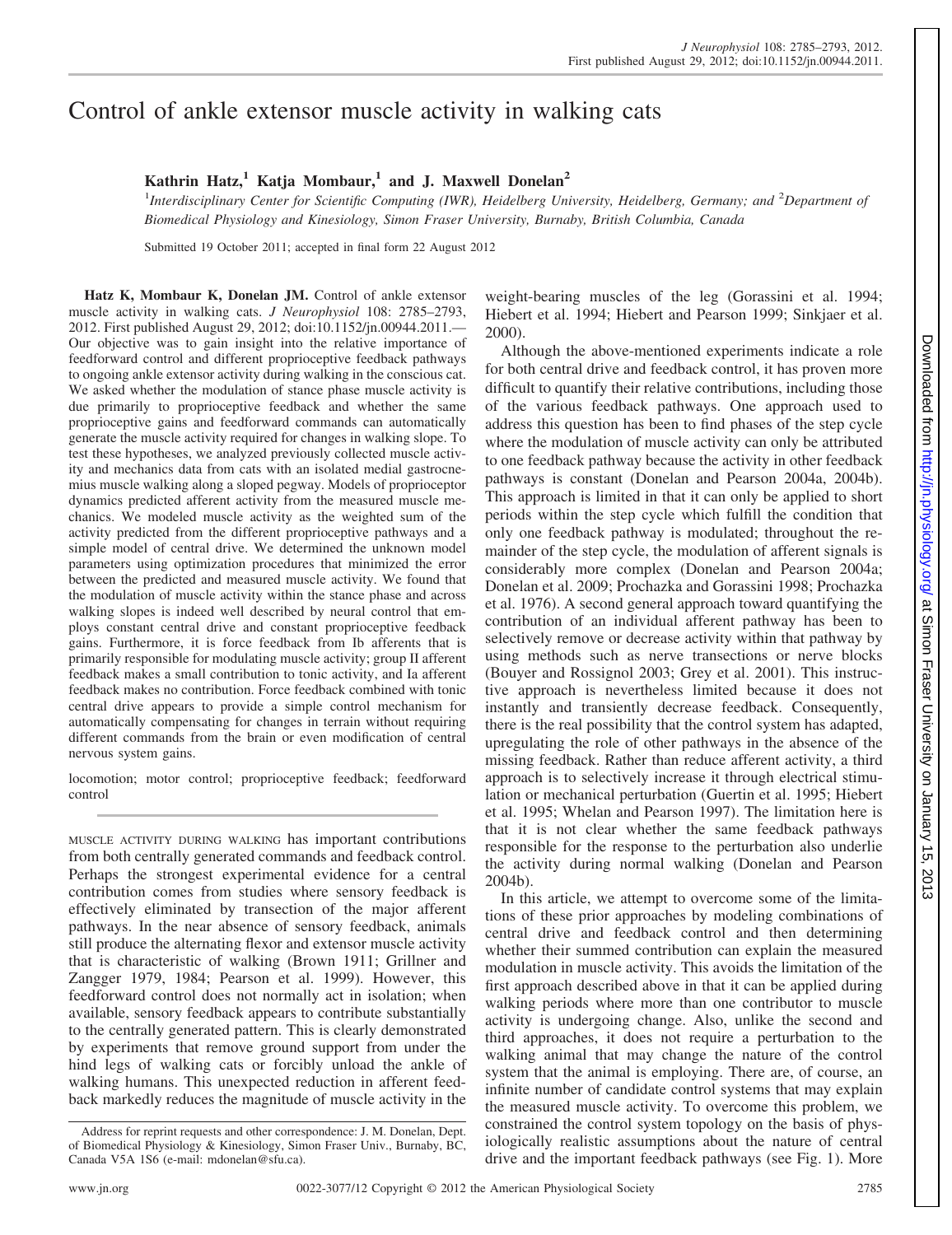

Fig. 1. A: muscle activity was modeled as the sum of contributions from central drive and Ia, Ib, and II afferent feedback signals. The contributions of the different afferent pathways were determined by the gains  $k_{Ia}$ ,  $k_{Ib}$ , and  $k_{II}$ , respectively. Time delays  $\tau_{Ia}$ ,  $\tau_{Ib}$ , and  $\tau_{II}$  allowed for different feedback delays in the different afferent pathways. *B*: central drive was modeled as a trapezoidal step-up/step-down function described with 6 parameters: initial value *mi* , burst onset time *ton*, duration of the transition periods  $T_{tr}$ , burst magnitude  $m_b$ , burst duration  $T_{dur}$ , and final value  $m_f$ .

specifically, we modeled muscle activity as the weighted sum of the activity predicted from the different proprioceptive pathways and a simple model of central drive. We determined the unknown parameters, including the feedback gains, using optimization procedures that minimized the sum of the squared error between the model predictions and the measured muscle activity across all walking slopes.

We used this analysis to gain insight into the relative importance of different proprioceptive feedback pathways, as well as feedforward control, to ongoing ankle extensor activity during walking in the conscious cat. We tested two main hypotheses: *1*) the modulation of stance phase muscle activity is due primarily to proprioceptive feedback, and *2*) the same proprioceptive gains and feedforward commands can automatically generate the muscle activity required for changes in walking slope. To test these hypotheses, we analyzed previously collected muscle activity and mechanics data from cats with an isolated medial gastrocnemius muscle (MG) walking along a sloped pegway (Donelan et al. 2009). Established mathematical models of proprioceptor dynamics were used to predict afferent activity from the measured muscle mechanics (Prochazka 1999). We then determined whether the modulation of measured muscle activity within the stance phase and across walking slopes was well described by a model with constant central drive and constant feedback gains (Fig. 1).

#### **MATERIALS AND METHODS**

*Experimental procedures.* These procedures have been previously described in detail by Donelan et al. (2009). Here, we review them in brief with an emphasis on the details most relevant to the current analysis. All procedures were approved by the Health Sciences Animal Policy and Welfare Committee at the University of Alberta.

Experiments were performed on two female adult cats (*cat 1*, mass 2.96 kg; *cat* 2, mass  $= 2.80$  kg) with the MG of the right hindlimb isolated by denervation of the other main ankle extensors. After recovering from surgery, the animals walked at self-selected speeds on a pegway at five different slopes  $(+25^{\circ}, +10^{\circ}, 0^{\circ}, -10^{\circ}, -25^{\circ})$ . One peg in the middle of the pegway was instrumented with a force transducer to measure the ground reaction forces from the right hindlimb (Fig. 2). Implanted electromyography (EMG) electrodes measured MG muscle activity. Amplified EMG and ground reaction force signals were sampled at 1,200 Hz and stored for subsequent analysis. Sagittal-plane leg kinematics were measured using reflective markers placed on the skin over the hip, knee, ankle, and metatarsalphalangeal joints as well as on the end of the phalanges. The positions of these markers were recorded at 60 Hz using video synchronized to the EMG and force measurements.

To estimate MG length and velocity, marker coordinates were first resampled to match the sampling frequency of force and EMG data. Because of the substantial skin movement under the knee marker, knee position was estimated from triangulation of the hip and ankle markers based on measured thigh and shank lengths (Pearson et al. 1999). Joint angles were then derived from these joint position coordinates. The origin-to-insertion length of the MG muscle-tendon unit was calculated using the ankle and knee joint angles as well as the distance along the segments from the joint centers at which the muscle originates and inserts, measured postmortem. The contribution of tendon to the overall muscle-tendon unit length was estimated as the sum of the relaxed tendon length, measured postmortem, and the quotient of MG muscle force and tendon stiffness. Tendon stiffness was determined from the relaxed tendon cross-sectional area, determined postmortem, and an assumed elastic modulus of 400 MPa (Rack and Westbury 1984). The estimated muscle fiber length was the overall muscle-tendon unit length less the estimated tendon length. The muscle fiber velocity was the time derivative of this length.

To estimate MG muscle force, it was first assumed that the ankle joint moment was due entirely to force generated by MG, since all other major ankle extensors were denervated. The ankle joint moment was calculated using an inverse dynamics analysis of a three-segment, two-joint, rigid body model consisting of the phalanges, tarsals, and shank joined by the metatarsal-phalangeal and ankle joints. As inputs, this analysis required the measured ground reaction forces as well as calculated segmental accelerations, segmental inertial properties, and segmental geometry. Repeated trials for each condition were averaged



Fig. 2. Illustration of the experiment procedures. EMG, electromyogram.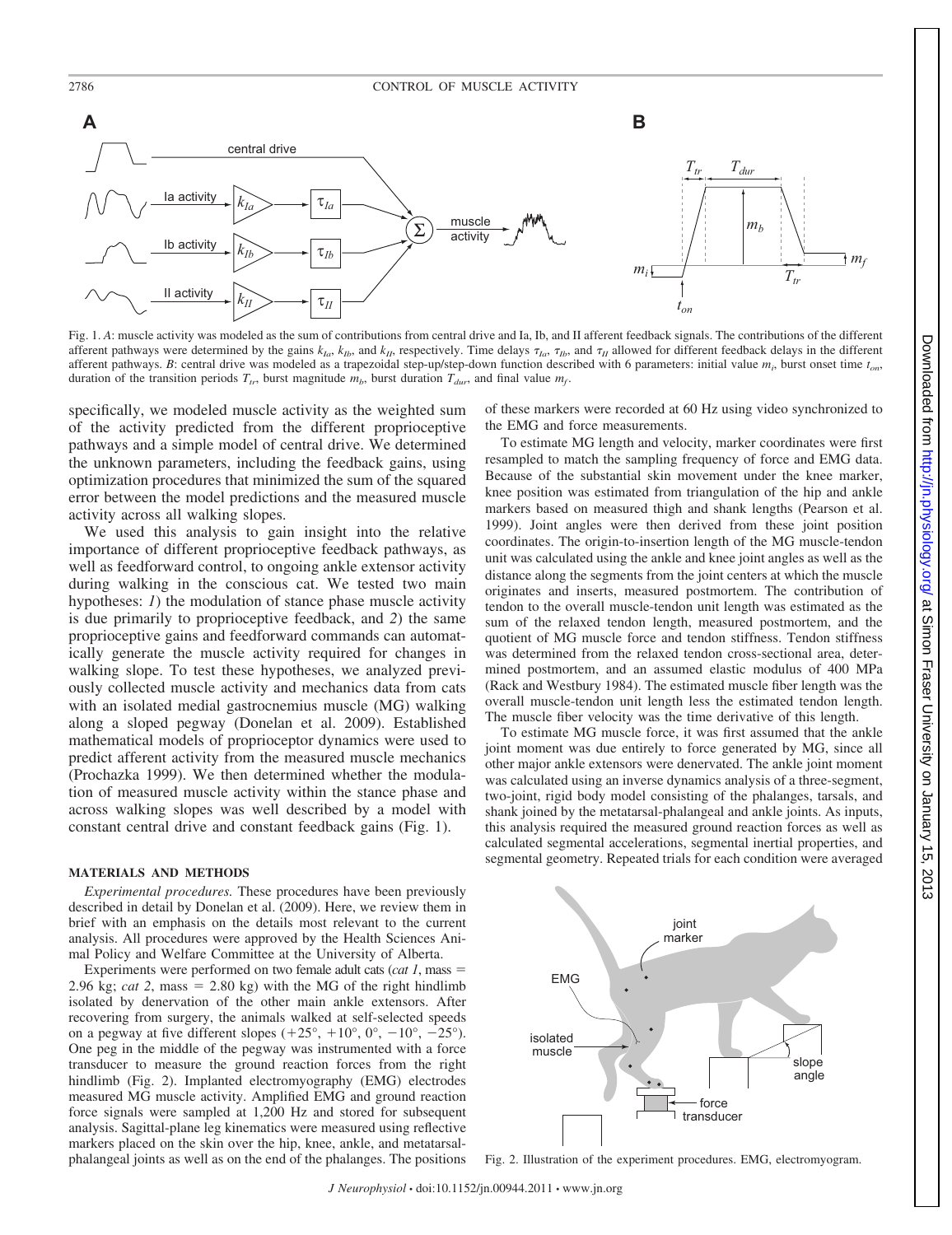to produce average time series for muscle force, length, velocity, and EMG.

Having determined MG muscle length, velocity, and force, we used mathematical models of proprioceptor dynamics to predict afferent activity. These models of Ia, Ib, and group II dynamics were based on those presented in Prochazka (1999) and Houk and Simon (1967). The equations are presented briefly here; a more complete description of the models and their modifications can be found in Donelan et al. (2009). The model for Ia afferent activity is given by the following equation:

$$
Ia(t) = 65 \cdot \sqrt{v(t)} + 200 \cdot d(t), \qquad (1)
$$

where *t* indicates that this function is in the time domain, and *d* is muscle-tendon length normalized by rest length (Donelan et al. 2009). The velocity-dependent term, *v*, is calculated using the following transfer function:

$$
v(s) = \frac{200 \cdot s}{s + 200} d(s),
$$
 (2)

where *s* indicates that this function is in the frequency domain. The model for group II afferent activity is given by the following equation:

$$
II(s) = 40 \cdot \frac{200 \cdot (s + 0.4) \cdot (s + 11)}{(s + 0.8) \cdot (s + 200)} d(s),
$$
 (3)

where the variables are as defined in the previous equations. After Prochazka (1999), we used the tendon organ Ib afferent model of Houk and Simon (1967):

$$
Ib(s) = 333 \cdot \frac{(s+0.15) \cdot (s+1.5) \cdot (s+16)}{(s+0.2) \cdot (s+2) \cdot (s+37)} f(s), \qquad (4)
$$

where *f* is MG muscle force normalized for body weight.

*Modeling muscle activity.* We modeled the measured muscle activity *M* as the sum of contributions from central drive c and the predicted afferent feedback signals Ia, Ib, and II:

$$
M(t) = k_{Ia}Ia(t - \tau_{Ia}) + k_{Ib}Ib(t - \tau_{Ib}) + k_{II}II(t - \tau_{II}) + c(t),
$$
 (5)

where *t* denotes the time (Fig. 1*A*). The relative contributions of the different afferent pathways are determined by the gains  $k_{\text{Ia}}$ ,  $k_{\text{Ib}}$ , and  $k_{\text{II}}$ . Time delays  $\tau_{\text{Ia}}$ ,  $\tau_{\text{Ib}}$ , and  $\tau_{\text{II}}$  allow for different feedback delays between the different afferent pathways.

Our model for the centrally generated motor signal c(*t*) was a simple on-off command, augmented with some physiologically realistic features. First, rather than jump instantaneously between on and off states, the model allowed for sloped transitions. The physiological rationale is that measured muscle activity is the compound activity from a collection of motor units; the sloped transitions approximate the effect of different motor units that are activated instantly and simultaneously by a central command but then conduct the signals to the muscle with differing velocities and activate the muscle fibers with differing rates. Second, rather than have the centrally generated signal have zero contribution to muscle activity when it is in the off state, it was allowed to have positive or negative offsets. This was intended to capture the possibility that there may be central drive to the extensor motoneurons during the swing phase, as well as feedback from other muscles (such as reciprocal inhibition from flexors). The result is that central drive is modeled as a trapezoidal step-up/step-down function that can be described with six parameters (Fig. 1*B*). Two parameters are required for the initial and final values of the central drive, and one parameter is required for the duration of the transition periods. The remaining three parameters are the minimal set required to describe a simple on-off command: the burst onset time, duration, and magnitude.

*Numerical methods.* The model described above has 12 unknown parameters: 3 gains, 3 time delays, and 6 parameters to describe the central drive. Importantly, these parameters were not allowed to vary within the stride cycle or between up and down slope conditions. Instead, we determined whether a model with the same central drive and constant feedback gains could describe the modulation of muscle activity within the stance phase across different walking slopes.

We determined the optimal model parameters by systematically varying them until the sum of the squared error between the model prediction and the measured muscle activity was minimized. We constrained this optimization problem in two ways. First, the time delays were required to be greater than zero; future afferent feedback cannot affect present muscle activity. Second, all feedback gains were required to be greater than zero. This assumption was based on the empirical findings that Ia, Ib, and group II feedback from ankle extensors are all excitatory during the stance phase of walking in cats (Pearson 2004). We solved this optimization problem using the software package MUSCOD-II (Bock and Plitt 1984; Leineweber et al. 2003a, 2003b).

For this procedure, the optimal parameters for each animal were estimated using the measured data from only the level walking trials (0° slope). We then validated these parameters by comparing the model prediction with the measured data from the four slope walking conditions  $(+25^{\circ}, +10^{\circ}, -10^{\circ}, -25^{\circ})$ . Our analysis focused on the region of the stride cycle beginning 200 ms before foot contact and ending 500 ms after foot contact. We choose this region because it included the full burst of MG stance phase muscle activity at all slopes for both animals. Foot contact was determined from the onset of the vertical ground reaction force. Before analysis, the raw EMG signals were first rectified and filtered with a 20-Hz-cutoff first-order one-way low-pass Butterworth digital filter. To get a continuous representation of the discrete-time measured data, we interpolated the muscle and afferent activity data with cubic splines.

We quantified the degree to which the model captured the measured muscle activity in two ways. First, we calculated the coefficient of determination, or  $R^2$  value, which quantified the amount of variability in the data set captured by the model. We report  $R^2$  values for the fit between the model and the average muscle activity at each slope for each animal. Second, we visually examined the residuals, defined as the difference at each time point between the model prediction and the measured data. A good fit will demonstrate residuals that are small in magnitude, randomly distributed around zero, and show no particular pattern with time.

#### **RESULTS**

A simple control system with constant feedback gains and the same central drive well describes the modulation of ankle extensor muscle activity across walking slopes (Fig. 3). The  $R^2$ values at different walking slopes ranged from 0.89 to 0.96 for *cat 1* and from 0.77 to 0.94 for *cat 2*. These values indicate that the model explained no less than 89% and 77% of the modulation in muscle activity in *cat 1* and *cat 2*, respectively. The relatively small residual errors also support the conclusion that this simple control system was overall a good fit to the measured data (Fig. 3, *right*). It should be emphasized that the optimal parameters for each animal were estimated using only the measured data from the level walking trials (0° slope). Having thus gained some confidence in the explanatory power of the model, we can next examine the contribution to muscle activity of central drive and the different feedback pathways, an important analysis not possible in the intact physiological system.

Central drive has a major contribution to muscle activity throughout ankle extensor burst duration and across walking slopes (Fig. 4). During the prestance phase, defined as beginning when the burst in muscle activity begins and ending when the foot contacts the ground, central drive is the dominant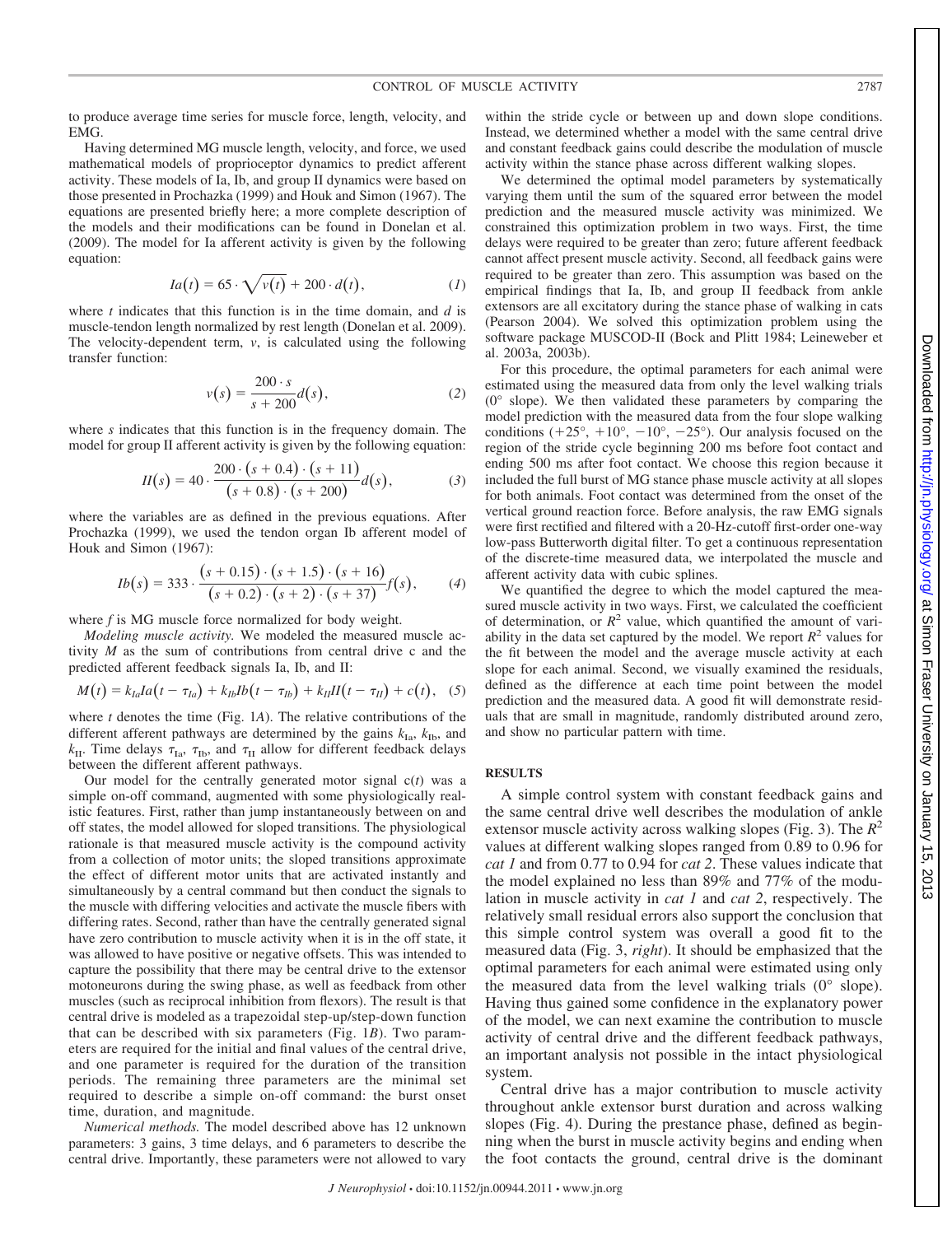

Fig. 3. Comparison between measured and predicted muscle activity. The black lines in *left* and *middle* panels are the model predictions, and the colored lines are the measured muscle activity. *Right* panel illustrates the residuals, the difference between the measured data and the model predictions at each walking slope, for *cat 1* (red) and *cat 2* (blue). The shaded box illustrates that the 0° slope condition was used to estimate all model parameters, whereas the other 4 slopes were used to validate the model predictions. All scale bars are the same magnitude.

contributor, responsible for  $~60\%$  of the total activity for *cat 1* and 40% of the total activity for *cat 2* (Fig. 5). During the stance phase, defined as beginning when the foot contacts the ground and ending when the foot lifts off the ground, central drive also has a major contribution (Figs. 4 and 5). This contribution is greatest during downslope walking and is equal to  $\sim$ 40% of the total activity for *cat 1* and 28% of the total activity for *cat 2*. The role of central drive decreases as slope increases, falling to 32% in *cat 1* and 8% in *cat 2* at  $+25^{\circ}$ . It is important to note that although the relative role of central drive may change, we have used a model of central drive that has a constant absolute contribution within the stance phase and across walking slopes. Thus modulation of muscle activity to compensate for changing muscle force requirements must be accomplished with feedback.

Force feedback from Ib afferents is primarily responsible for the modulation of muscle activity within the stance phase and across walking slopes (Fig. 4). This modulation is due entirely to changes in afferent activity; feedback gains within this model are kept constant within the walking cycle and across slope conditions. During level walking, force feedback is the dominant contributor to muscle activity, responsible for 46% of the stance phase muscle activity in *cat 1* and 69% in *cat 2* (Fig. 5). This large contribution is due to the combined effects of a large feedback gain (Table 1) and significant Ib activity during the stance phase (Table 2). Upslope walking requires greater muscle activity, and force feedback automatically compensates, increasing its contribution to 54% and 77% in *cat 1* and *cat 2*, respectively. It similarly compensates during downslope walking, where less muscle activity is required, decreasing its contribution to 42% in *cat 1* and 41% in *cat 2*. During

prestance, force feedback has a negligible contribution to muscle activity despite its large feedback gain (Fig. 5). This is due to low Ib activity; the force in the muscle is small until stance begins.

Feedback from group II afferents plays a similar, albeit smaller, role as central drive in regulating ongoing muscle activity. Its contribution is a nearly tonic addition to both prestance and stance phase activity. This is because the contribution of muscle length to group II activity tends to counteract the contribution from muscle velocity under our experimental conditions; the muscle is long but shortening during upslope walking and short but lengthening during downslope walking (Donelan et al. 2009). Consequently, the modulation of group II activity is low relative to its average activity; across slopes in both cats, the average activity was greater than 400 Hz, but the average modulation was only 4% root mean square (Table 2). This low modulation, combined with a feedback gain that is  $\sim$ 20 times smaller than the magnitude of the Ib gain (Table 1), results in a small contribution that is essentially static (Fig. 4). Group II feedback is nevertheless important, especially to prestance, where it contributes 35% and 54% of the ankle extensor activity in *cat 1* and *cat 2*, respectively. The contribution to stance phase activity is smaller, averaging  $\sim$ 20% across walking slopes in both cats.

Ia afferent feedback makes no contribution to ankle extensor muscle activity (Figs. 4 and 5). Whereas average Ia afferent activity was always high  $(\sim 250 \text{ Hz})$ , the feedback gain that optimizes the fit between the measured and modeled muscle activity was three orders of magnitude smaller than the Ib feedback gain (Table 1). This feedback gain is the smallest value possible in our optimization procedure.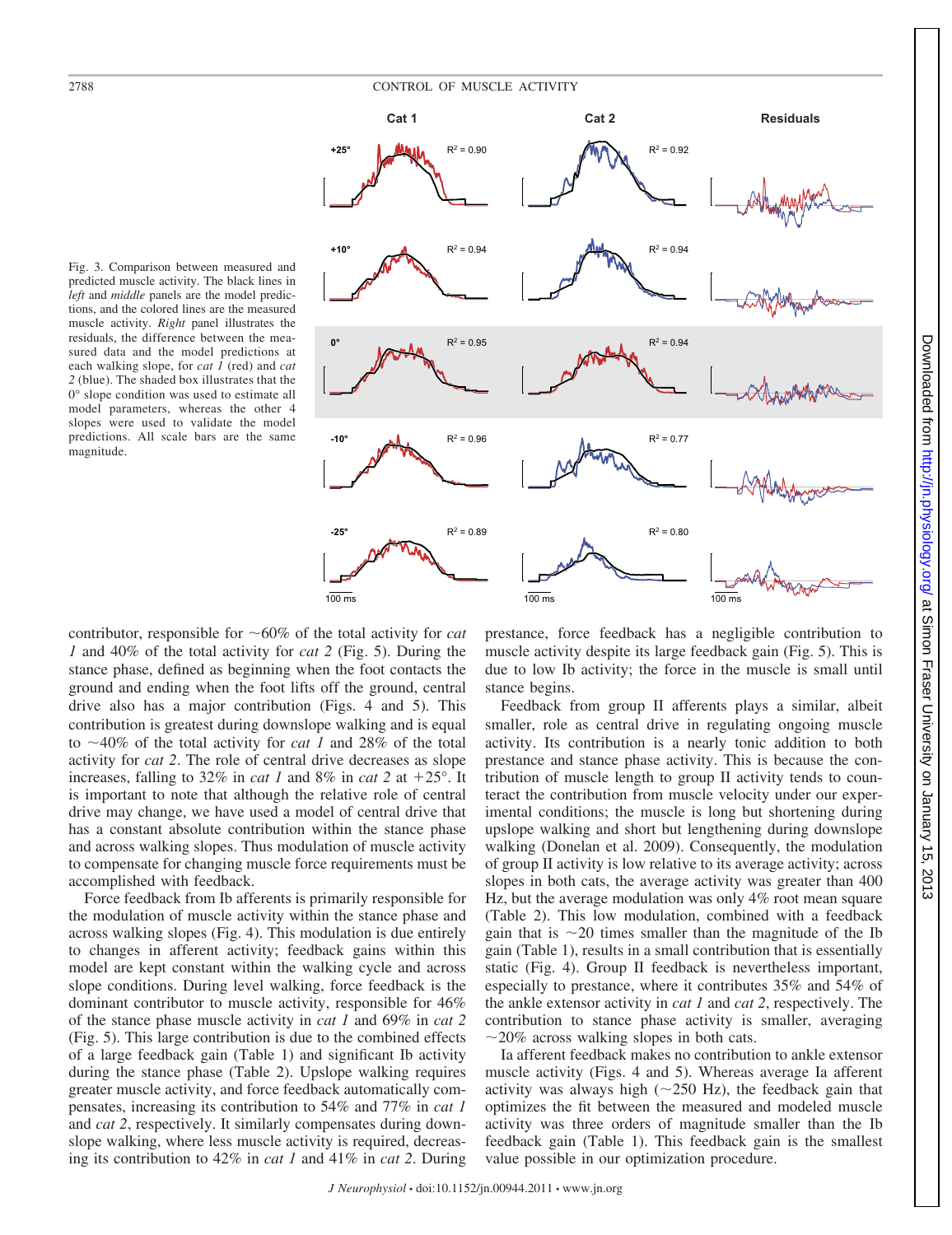



Fig. 4. Individual contributions of central drive and the different feedback pathways to ankle extensor muscle activity. The black and gray lines are predicted and measured muscle activity, respectively. Central drive, modeled as a step-up/step-down trapezoidal function (red shape) is constant across walking slopes for each animal. Contributions from Ia, Ib, and group II feedback are shown as yellow, blue, and green lines, respectively. All scale bars are the same magnitude.

### **DISCUSSION**

**+25°**

**+10°**

Positive force feedback from Ib afferents appears to be necessary for a simple feedback model to explain the measured results. One way to derive additional insight into the importance of positive force feedback is to eliminate it from the model and then reoptimize to determine the best fit between model prediction and measured results for the 0° slope condition. This yields decidedly poor fits between model predictions and measured data at all slopes. For the  $+25^{\circ}$  slope condition, for example, the  $R^2$  values decreased for *cat 1* and *cat 2* from 0.90 and 0.92 when the model prediction included Ib feedback to 0.83 and 0.80 when Ib feedback was removed (Fig. 6, *A* and *B*). It is also possible for force feedback to play an important role in modulating ongoing activity using negative feedback, rather than positive feedback (Lundberg et al. 1977; Ross and Nichols 2009). Constraining the Ib gain in the model to be less than or equal to zero and reoptimizing also demonstrates poor fits with  $\mathbb{R}^2$  values of 0.86 and 0.72 at  $+25^{\circ}$  (Fig. 6*C*). Indeed, the optimal gains for force feedback when constrained to be less than or equal to zero were zero. Eliminating Ia and group II feedback and reoptimizing a model that includes only force feedback in addition to central drive yields fits that are as good as those with complete feedback (Fig. 6*D*). However, force feedback alone cannot generate the observed patterns; eliminating central drive in addition to the other feedback pathways

yields worse fits (Fig. 6*E*). This is to be expected because contributions from sources other than force feedback are required to describe activity during the prestance region, where muscle force is effectively zero, and provide some degree of background muscle force during stance on which force feedback can act. We also considered a more complex model topology to simulate the modulation of central drive by afferent feedback, as has been observed in fictive locomotion experiments (Guertin et al. 1995; Rybak et al. 2006). Rather than model the effect of a particular afferent pathway, we assumed that any feedback could affect central drive and allowed all central drive parameters to change with slope. This resulted in modest increases in model fits (from 0.90 and 0.92 to 0.93 and 0.95, at  $+25^{\circ}$ ), with some of the improvement in fit attributed to the fact that all the model parameters were optimized for each slope, rather than just the 0° condition as before. We found that the contribution of central drive changed only modestly with slope, resulting in the same general patterns exhibited in our original model. Taken together, the successes and failures of these alternative models in explaining the measured data suggest that the ankle extensor muscle activity required within the step cycle and across walking slopes can be supplied with a simple combination of central drive for tonic background activity and positive force feedback for modulation.

Despite the good fit between model and measurements, we cannot definitively conclude that this model control system underlies the neural control employed by walking animals. We expect, for example, that more sophisticated models that better capture the complex underlying physiology would also better



Fig. 5. Averaged contributions of central drive and the different feedback pathways to ankle extensor muscle activity. *A* and *B*: contributions during the prestance phase, defined as beginning when the burst in muscle activity begins and ending when the foot contacts the ground. *C* and *D*: contributions during the stance phase, defined as beginning when the foot contacts the ground and ending when the foot lifts off the ground. Shading of bars increases from the  $-25^{\circ}$  slope condition (light) to the  $+25^{\circ}$  slope condition (dark). c, Central drive.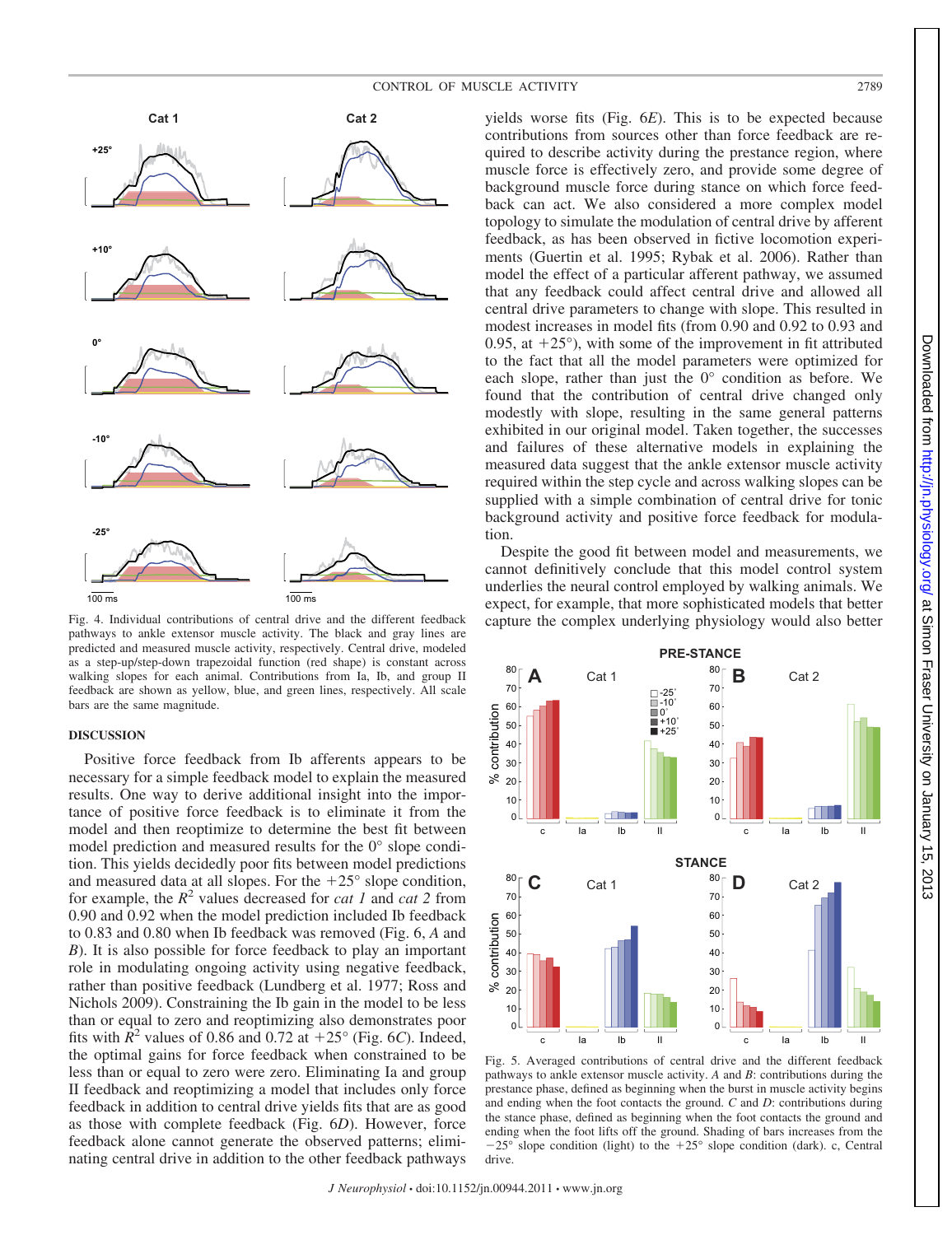|                  | 1a            |             | Ιb            |             |               |                      | Central Drive      |                |          |                |             |              |
|------------------|---------------|-------------|---------------|-------------|---------------|----------------------|--------------------|----------------|----------|----------------|-------------|--------------|
|                  | $\kappa_{Ia}$ | $\tau_{Ia}$ | $\kappa_{Ib}$ | $\tau_{Ib}$ | $\kappa_{II}$ | $\tau$ <sub>II</sub> | $m_i$              | $\iota_{on}$   | $1_{tr}$ | m <sub>b</sub> | $\mu_{dur}$ | $m_f$        |
| $Cat_1$<br>Cat 2 | 0.01<br>0.01  | 2.3<br>1.0  | 4.6<br>7.7    | 0.0<br>2.0  | 0.26<br>0.3   | 0.2<br>0.1           | $-0.03$<br>$-0.03$ | $-87$<br>$-84$ | 53<br>72 | 0.35<br>0.34   | 383<br>265  | 0.02<br>0.01 |

Table 1. *Optimal model parameters*

All variables of time  $(\tau, t, \text{ and } T)$  are in units of milliseconds. The gain variables  $k_{Ia}$ ,  $k_{Ib}$ , and  $k_{II}$ , which convert afferent activity measured in Hz to dimensionless muscle activity, have units of Hz<sup>-1</sup> and are presented as 1,000× their actual value. Time delays  $\tau_{Ia}$ ,  $\tau_{Ib}$ , and  $\tau_{II}$  allow for different feedback delays between the different afferent pathways. The initial  $(m_i)$  and final  $(m_f)$  values of the central drive signal, as well as its burst magnitude  $(m_b)$ , are expressed as a fraction of each cat's peak measured muscle activity during level walking.  $t_{on}$ , burst onset time;  $T_{tr}$ , duration of the transition periods.

describe the measured data. Also, if we were to have allowed central drive to continuously vary its magnitude within the stride cycle and across slopes, it could exactly describe the measured muscle activity without the need for feedback. We consider this to be trivially true; arbitrarily complex feedforward control is always one candidate controller underlying the neural control of any movement. We can conclude, however, that this complexity is not needed to describe the vast majority of the behavior; a controller can be impressively simple and still automatically compensate for the changes in ankle extensor muscle activity that are required within the step cycle and across walking slopes.

Our methods and analyses have a number of important limitations. First, all measurements were taken from animals with an isolated MG muscle through denervation of other ankle extensors. Although isolation of MG was required to estimate proprioceptor activity, the intervention increased the loads placed on the muscle and may have changed the underlying neural control. Our measurements were made as long as 5 days after denervation, a time period sufficient to allow large changes to occur to the motor program (Maas et al. 2010; Pearson et al. 1999). Although most of the gradual adaptations to denervation have been interpreted as changes to feedforward commands (Pearson et al. 1999), it is nevertheless possible that denervation results in large changes to autogenic feedback gains. Denervation certainly changed the role of heterogenic control by removing the influence of length and force dependent reflexes from close MG synergists on MG activity (Eccles et al. 1957a, 1957b; Nichols 1999).

A second limitation is that our analysis only included data from two animals. This occurred because we leveraged data collected during a previous experiment (Donelan et al. 2009). Although this low sample size certainly constrains our ability to generalize, it should be noted that the observed patterns were consistent between animals and this was in no way prescribed by the analysis.

A third limitation concerns the identified feedback time delays. Although these were included as free parameters in the

Table 2. *Characteristics of afferent activity*

|                |            | Iа       |          | Ib                                                    |            |  |  |
|----------------|------------|----------|----------|-------------------------------------------------------|------------|--|--|
|                |            |          |          | Avg, Hz RMS, $\%$ Avg, Hz RMS, $\%$ Avg, Hz RMS, $\%$ |            |  |  |
| Cat 1<br>Cat 2 | 251<br>263 | 13<br>12 | 76<br>53 | 57<br>56                                              | 416<br>429 |  |  |

For each afferent type, values are the average activity (Avg) during the stance phase, averaged across walking slopes, and the root mean square (RMS) variability of the afferent activity during the stance phase, normalized for average activity and then averaged across walking slopes.

model, the best-fit values were generally faster than is physiologically realistic (Table 1). We attribute this imprecision to methodological limitations. The kinematic data required for the proprioceptor models was captured with a slow sampling frequency (60 Hz), suggesting that we can only estimate time delays to within about 17 ms. Within this very limited precision, the identified delays (which ranged from 0.0 to 2.3 ms; Table 1) were almost in the range of values found in empirical experiments ( $\sim$ 5–10 ms; Donelan et al. 2009).

A final important limitation is the many assumptions required in estimating proprioceptor activity from measured kinematics and ground reaction forces. These include assumptions typical of inverse dynamics analyses (e.g., rigid bodies and no soft tissue movement) as well as assuming that only MG was responsible for generating the measured ankle extensor torque (Donelan et al. 2009). One consequence of this latter assumption is to neglect a possibly important role for passive tissue; Prilutsky et al. (2011) have demonstrated that it makes a major contribution to ankle extensor torque, especially after partial denervation of the ankle extensors. To correctly account for this contribution, as well as that from other intact muscles such as plantaris and flexor hallucis longus, requires different methods than originally used (e.g., tendon-buckle force transducers). A reasonable first approximation is to assume that actual MG forces were a fraction of our estimates. If this is indeed the case, our conclusions would be unchanged; a proportional reduction in Ib activity would result in a proportional increase in the optimal Ib feedback gain. Perhaps the most important of this class of assumptions was that proprioceptor models developed for level walking can also be applied to slope walking conditions. This is particularly important for feedback from spindles where modification in fusimotor drive will change the dynamic response of Ia and group II afferents. In light of these major limitations, as well as the many more minor ones present throughout this analysis, our quantitative findings are best viewed as predictions that must be further validated by existing data and tested using new experiments.

Conclusions drawn from this analysis are very similar to those drawn from other approaches. During the stance phase of level walking, our estimate of the contribution of central drive to ongoing activity is  $\sim$  25% (Fig. 5). This value is similar to that estimated from unexpectedly removing the supporting surface immediately before ground contact in intact, decerebrate, and spinal cats (Angel et al. 1996; Bennett et al. 1996; De Serres et al. 2002; Donelan and Pearson 2004a, 2004b; Donelan et al. 2009; Gorassini et al. 1994; Hiebert and Pearson 1999; Hiebert et al. 1994; McCrea et al. 1995; Stein et al. 2000). In addition, comparable estimates of the contribution of central drive have been made for ankle extensors in walking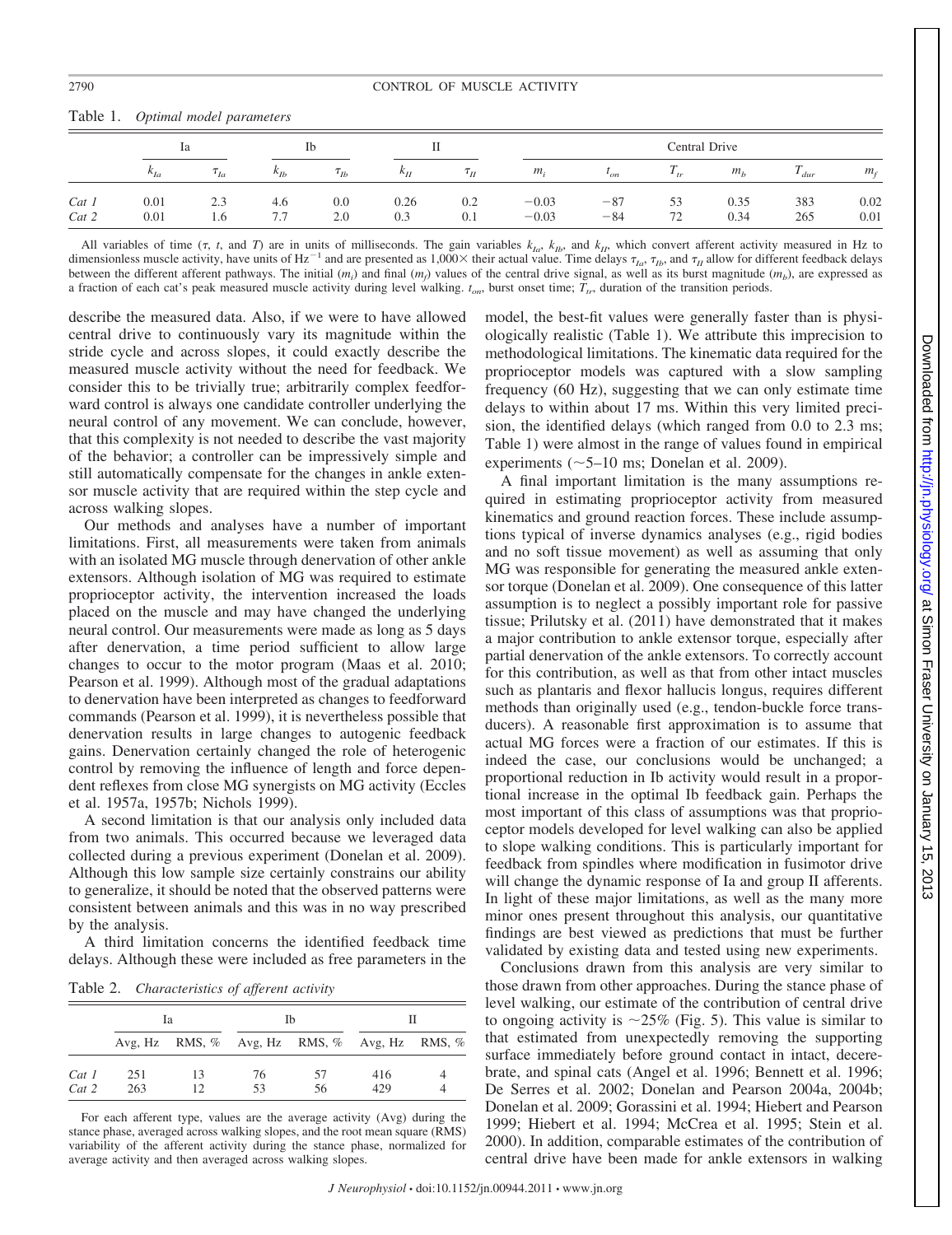



**Cat 1 Cat 2 Residuals**

 $R^2 = 0.90$   $R^2 = 0.92$ 

**A** Complete Feedback

Fig. 6. Comparison between measured and predicted muscle activity for 6 alternative models (*A–F*). The optimal parameters for each model were estimated using the measured data from only the level walking trials (0° slope). All illustrated comparisons are at the  $+25^{\circ}$  slope condition. The black lines in *left* and *middle* panels are the model predictions, and the colored lines are the measured muscle activity. *Right* panel illustrates the residuals, the difference between the measured data and the model predictions at each walking slope, for *cat 1* (red) and *cat 2* (blue). All scale bars are the same magnitude.

humans by forcibly flexing or extending the ankle joint (Sinkjaer et al. 2000; Yang et al. 1991). One discrepancy between our data and that from the literature concerns the prestance muscle activity. Our data demonstrated little effect of slope on prestance activity. However, Maas et al. (2010) also used denervation to isolate MG and found that there was a significant increase in prestance activity when comparing upslope to downslope walking. Although the discrepancy may be readily explained by differences between the two protocols, it nevertheless suggests that a model with constant central drive will not describe their measurements as well as it described ours.

Previous research also supports our finding that force feedback plays an important role in modulating ongoing stance phase muscle activity and that this role increases during upslope walking. A previous experiment on stepping in decerebrate cats, in which the MG muscle was held at different lengths and forcibly stretched using a motor while afferent activity was measured directly, found that force feedback accounted for 20% of muscle activity at short muscle lengths and 50% of activity at long muscle lengths (Donelan and

Pearson 2004a). Similarly, we found that the role of force feedback increased at the longer muscle lengths used during upslope walking, contributing about 63% of the activity, compared with downslope walking, when it contributed about 41%. Using the same data set that we used here but employing a different approach to estimate the contribution of force feedback yielded very similar quantitative and qualitative results (Donelan et al. 2009). Although this current research, as well as the above-referenced work, provides quantitative estimates for the role of positive force feedback, many studies have previously demonstrated an important role for this pathway (Donelan and Pearson 2004b; Duysens and Pearson 1980; Duysens et al. 2000; Hiebert et al. 1995; Pearson 2008; Pearson et al. 1992; Prochazka et al. 1997a, 1997b, 2002). Quantitative estimates of the role of force feedback in human walking do not yet exist, but experiments by Grey et al. (2004) clearly suggest an important role. Grey and colleagues found a large reduction in muscle activity during stance when the ankle is forcibly extended, and this reduction persisted when Ia, group II, and cutaneous feedback were eliminated using ischemic and

 $.2013$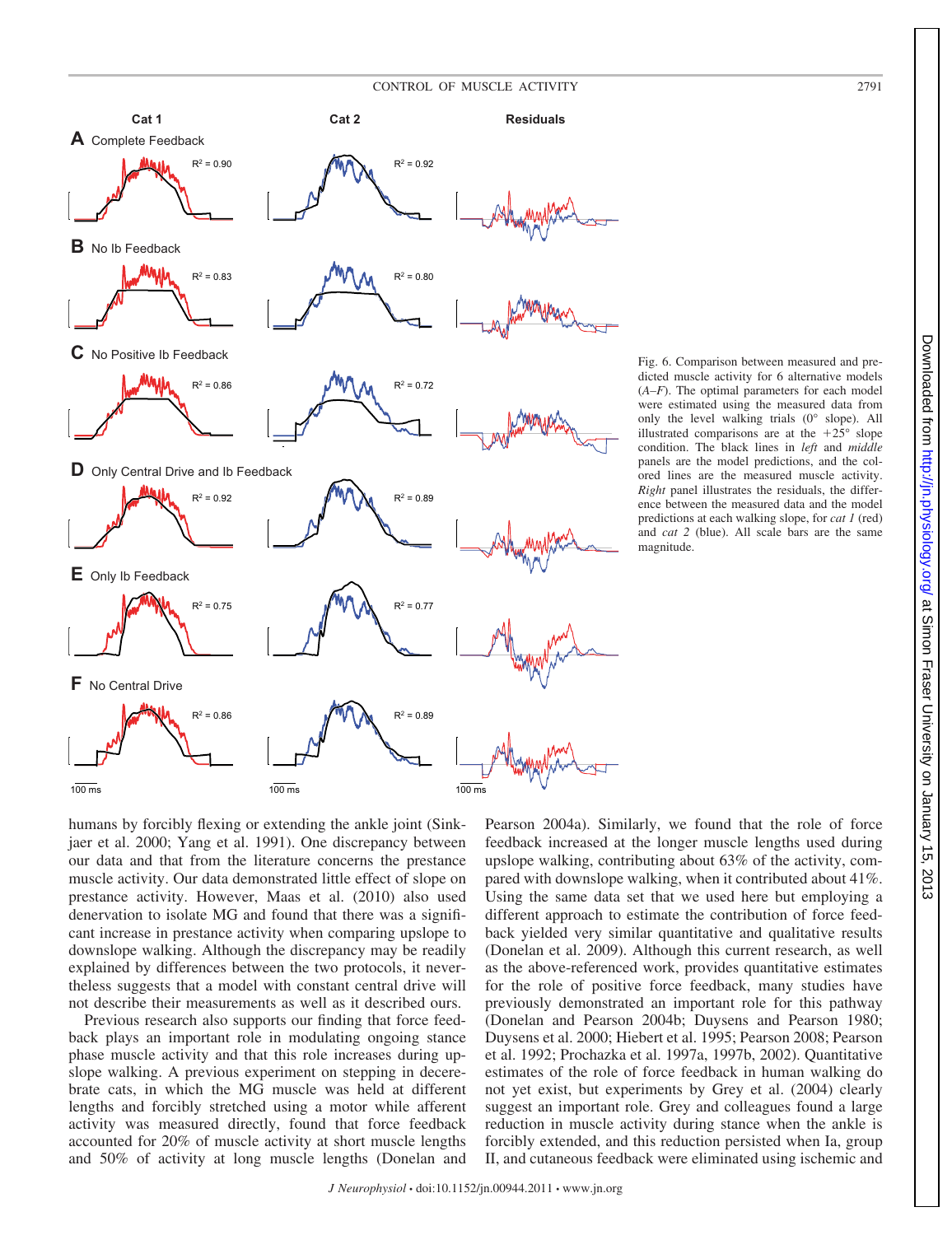pharmaceutical nerve blocks. Our conclusions are restricted to autogenic feedback. Our analysis was not designed to estimate the contribution of MG feedback to the activity of other muscles, nor was it designed to estimate the contribution of feedback from other muscles to the activity of MG. The role of these heterogenic pathways could differ substantially. For example, Ross and Nichols (2009) report negative force feedback from the gastrocnemius muscles onto plantaris and flexor hallucis longus and from the quadriceps onto the gastrocnemius muscles.

The biggest discrepancy between our findings and those from the literature concerns the role of group II afferent feedback. Our modeling results suggest a minor but important tonic contribution to both prestance and stance phase activity (Figs. 4 and 5). Experimentally, the role of group II afferents in cats has been explored by electrically stimulating ankle extensor nerves first below the threshold for recruiting group II fibers and then above. During fictive locomotion in both spinal and decerebrate cats, as well as stepping in decerebrate cats, the incremental increase in stimulation intensity does not result in an incremental increase in motoneuron or muscle activity, suggesting that group II feedback has no contribution to ongoing activity (Donelan and Pearson 2004a; Gossard et al. 1994; Perreault et al. 1995). This evidence is by no means conclusive, because the absence of any effects of stimulating group II afferents also might be explained by a saturation of motoneuron activity by high-frequency stimulation of group I afferents. The evidence is similarly mixed in walking humans, where group II feedback appears to contribute to the increase in muscle activity when ankle extensors are forcibly stretched but not to the decrease in activity when they are forcibly shortened (Grey et al. 2001, 2002). Although these collective experimental results suggest a small role for group II feedback, they are certainly not definitive (Donelan and Pearson 2004a). Thus it is difficult to determine whether this particular model prediction is best viewed as spurious or as insight into a feedback mechanism that has been difficult to explore experimentally. If it is indeed spurious, we suspect that the role we currently ascribe to group II feedback is actually performed by central drive given their similar patterns of tonic activity (Fig. 4) as well as the respectable fits obtained by a model that does not include group II feedback (Fig. 6*D*) and a model that does not include central drive (Fig. 6*F*).

Our findings contribute to the growing body of evidence that Ia feedback plays a limited role in contributing to ongoing ankle extensor activity during walking. In the current analysis, we found that the Ia feedback gain that optimizes the fit between the measured and modeled muscle activity is nearly zero (Table 1). This is consistent with studies demonstrating presynaptic inhibition on monosynaptic group I connections to motoneurons in the decerebrate cat (Gosgnach et al. 2000), no effect of muscle vibration on ankle extensor activity during human walking (Verschueren et al. 2003), and reduced H-reflex magnitudes during walking compared with standing in humans (Capaday and Stein 1986). It is also consistent with the work of Sinkjaer et al. (2000) who demonstrated that the reduction in muscle activity which occurs when the ankle extensors are forcibly shortened during human walking persists after feedback from Ia afferents is eliminated with the use of an ischemic block. This does not necessarily mean that Ia feedback has no functional role during walking; it may be essential

for rapid responses to perturbations (Grey et al. 2001) even if it has no role in modulating muscle activity during normal walking (Donelan and Pearson 2004b).

In summary, our results indicate that the modulation of ankle extensor muscle activity within the step cycle and across walking slopes is indeed well described by neural control that employs constant central drive and constant proprioceptive feedback gains. Because central drive is constant, this modulation of muscle activity must be due to sensory feedback. The analysis suggests that force feedback from Ib afferents is primarily responsible for regulating muscle activity within the stance phase and across slopes; group II afferent feedback makes a small contribution to tonic activity, and Ia afferent feedback makes no contribution whatsoever. Our analysis suggests that neural control can be impressively simple and still automatically compensate for the changes in ankle extensor muscle activity that are required within the step cycle and across walking slopes.

#### **ACKNOWLEDGMENTS**

We thank J. Misiazek for surgical assistance, A. Tachibana for help with data collection, R. Gramlich for technical assistance, D. McVea for help with animal training, and K. Pearson for intellectual and financial support of the original project as well as feedback on manuscript drafts.

#### **GRANTS**

This work was supported by a Heidelberg Graduate School of Mathematical and Computational Methods for the Sciences Fellowship (to K. Hatz), Graduiertenkolleg Grant IGK 710 Complex Processes: Modeling, Simulation Optimization (to K. Hatz), a Fellowship for Elite Scientists by the Foundation Landesstiftung Baden-Württemberg (to K. Mombaur), and a Michael Smith Foundation for Health Research Scholar Award, Canada Institutes of Health Research New Investigator Award, and Natural Sciences and Engineering Research Council of Canada Discovery Grant (to J. M. Donelan).

#### **DISCLOSURES**

No conflicts of interest, financial or otherwise, are declared by the authors.

#### **AUTHOR CONTRIBUTIONS**

K.H., K.M., and J.M.D. conception and design of research; J.M.D. performed experiments; K.H., K.M., and J.M.D. analyzed data; K.H., K.M., and J.M.D. interpreted results of experiments; K.H. and J.M.D. prepared figures; K.H. and J.M.D. drafted manuscript; K.H., K.M., and J.M.D. edited and revised manuscript; K.H., K.M., and J.M.D. approved final version of manuscript.

#### **REFERENCES**

- **Angel MJ, Guertin P, Jiménez I, McCrea DA.** Group I extensor afferents evoke disynaptic EPSPs in cat hindlimb extensor motorneurones during fictive locomotion. *J Physiol* 494: 851– 861, 1996.
- **Bennett DJ, de Serres SJ, Stein RB.** Gain of the triceps surae stretch reflex in decerebrate and spinal cats during postural and locomotor activities. *J Physiol* 496: 837– 850, 1996.
- **Bock H, Plitt K.** A multiple shooting algorithm for direct solution of optimal control problems. *9th World Congress of the International Federation of Automatic Control.* Budapest: 1984, p. 1–7.
- **Bouyer LJG, Rossignol S.** Contribution of cutaneous inputs from the hindpaw to the control of locomotion. I. Intact cats. *J Neurophysiol* 90: 3625–3639, 2003.
- **Brown GT.** The intrinsic factors in the act of progression in the mammal. *Proc R Soc Lond B Biol Sci* 84: 308 –319, 1911.
- **Capaday C, Stein RB.** Amplitude modulation of the soleus H-reflex in the human during walking and standing. *J Neurosci* 6: 1308 –1313, 1986.